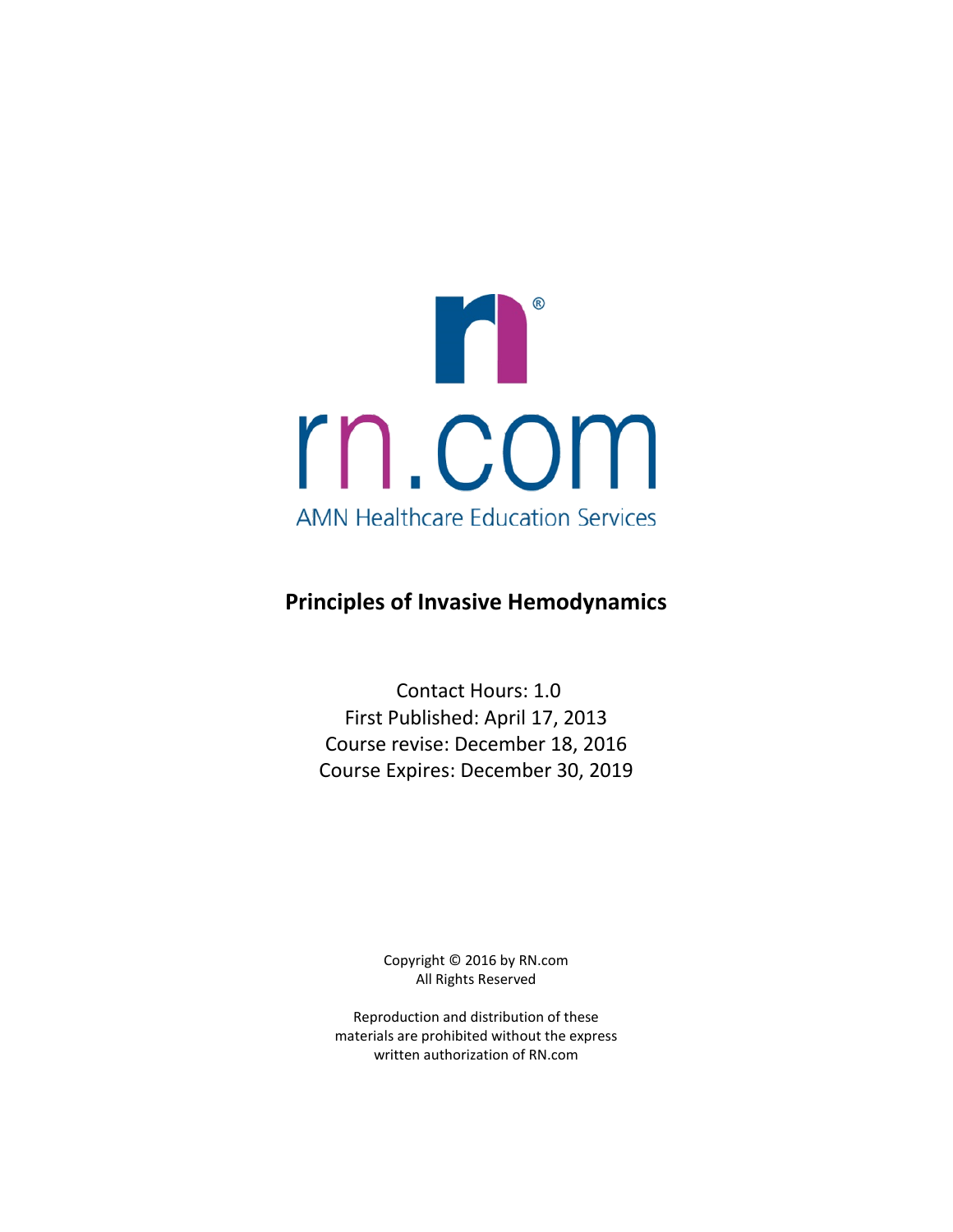# **Acknowledgements**

**RN.com** acknowledges the valuable contributions of…

#### *…Suzan Miller-Hoover DNP, RN, CCNS, CCRN*

## **Conflicts of Interest and Commercial Support**

RN.com strives to present content in a fair and unbiased manner at all times, and has a full and fair disclosure policy that requires course faculty to declare any real or apparent commercial affiliation related to the content of this presentation. Note: Conflict of Interest is defined by ANCC as a situation in which an individual has an opportunity to affect educational content about products or services of a commercial interest with which he/she has a financial relationship.

The author of this course does not have any conflict of interest to declare.

The planners of the educational activity have no conflicts of interest to disclose.

There is no commercial support being used for this course.

### **Purpose**

The purpose of this course is to inform the healthcare provider about the fundamentals of hemodynamic monitoring and the devices used to evaluate these vital functions.

### **Learning Objectives**

After successful completion of this course, you will be able to:

- 1. Discuss the indications for invasive hemodynamic monitoring.
- 2. Delineate hemodynamic values for pulmonary artery catheter, arterial line, and central venous pressure monitoring.
- 3. Describe three steps to ensure waveform accuracy.
- 4. Compare preload, afterload, and contractility when determining cardiac function.

### **Introduction**

Hemodynamics is a term to describe intravascular pressure, oxygenation, and blood flow occurring within the cardiovascular system.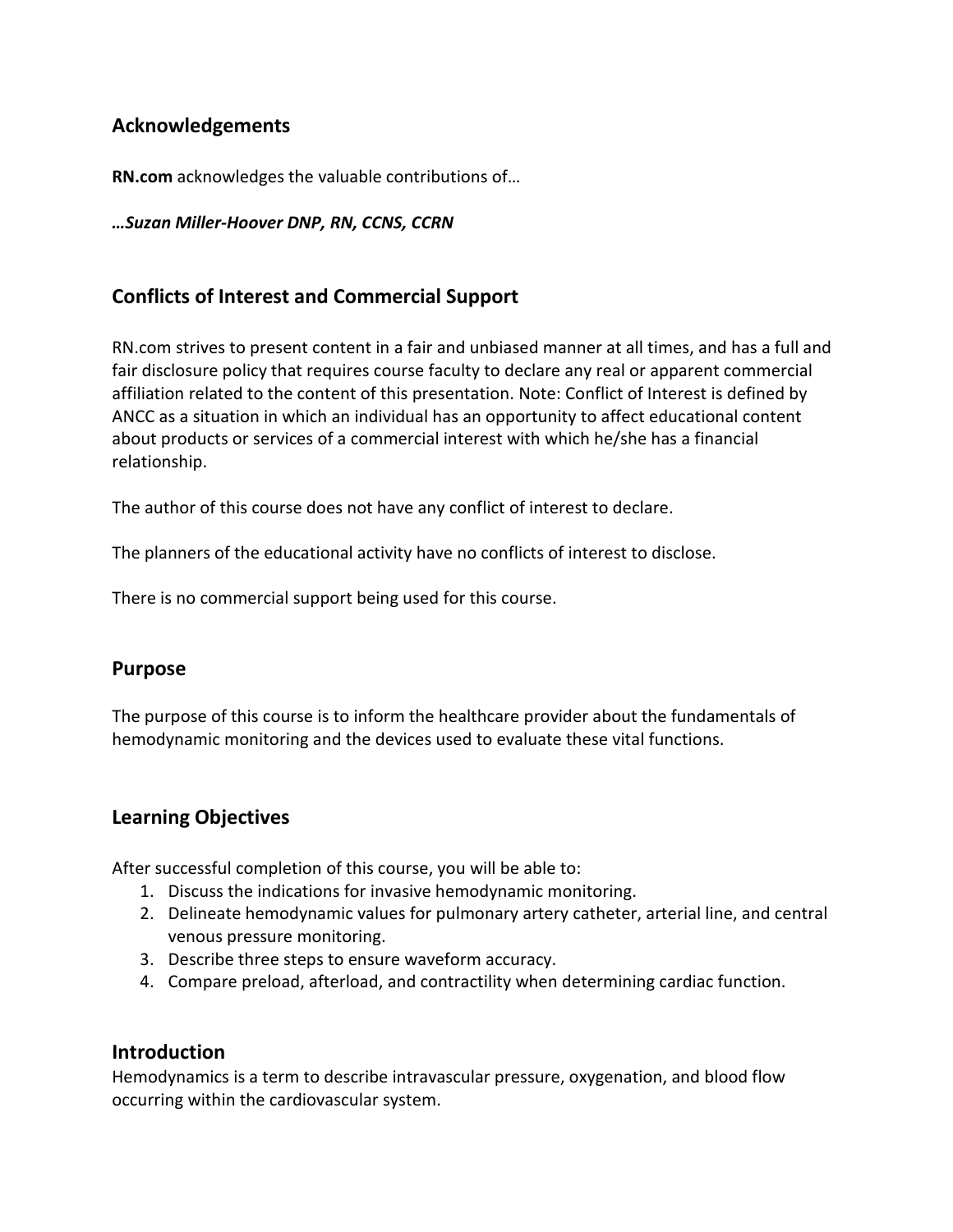Hemodynamic monitoring is an essential part of critical care nursing. The primary goals of hemodynamic monitoring are to:

- Maintain adequate tissue perfusion by assessing the body's response to tissue oxygen demands
- Alert the healthcare team of an impending cardiovascular crisis before organ injury occur
- Evaluate immediate response to treatment modalities

Because organ blood flow cannot be directly measured; non-invasive and invasive mechanical methods must be used. These non-invasive and invasive methods include manual blood pressure, arterial blood pressure, central venous pressure, left atrial pressure, pulmonary wedge pressure,  $SVO<sup>2</sup>$ , and cardiac output measurement. Using non-invasive and invasive methods provide quantitative information about vascular capacity blood volume pump effectiveness and tissue perfusion.

## **Indications:**

The indications for hemodynamic monitoring include:

- All shock states (cardiogenic, neurogenic, anaphylactic, septic, and hypovolemic)
- Loss of cardiac function
- Decreased cardiac output

## **Hemodynamic Concepts:**

The critical care nurse should recognize and understand the building blocks of hemodynamics. These building blocks include:

- Heart rate
- Stroke volume
- Cardiac output
- Blood pressure/Systemic vascular resistance/Pulmonary vascular resistance
- Central venous pressure/Pulmonary wedge pressure
- Determinants of stroke volume
	- o Preload
	- o Afterload
	- o Contractility
- Mixed venous oxygen saturation (SVO<sub>2</sub>)

## **Cardiac output (CO)**

Cardiac output:

Cardiac output is the amount of blood that is pumped out of the ventricles in one minute. A normal cardiac output is between 4-8 L/minute. To determine cardiac output multiply heart rate X stroke volume. There is a direct relationship between cardiac output, heart rate, and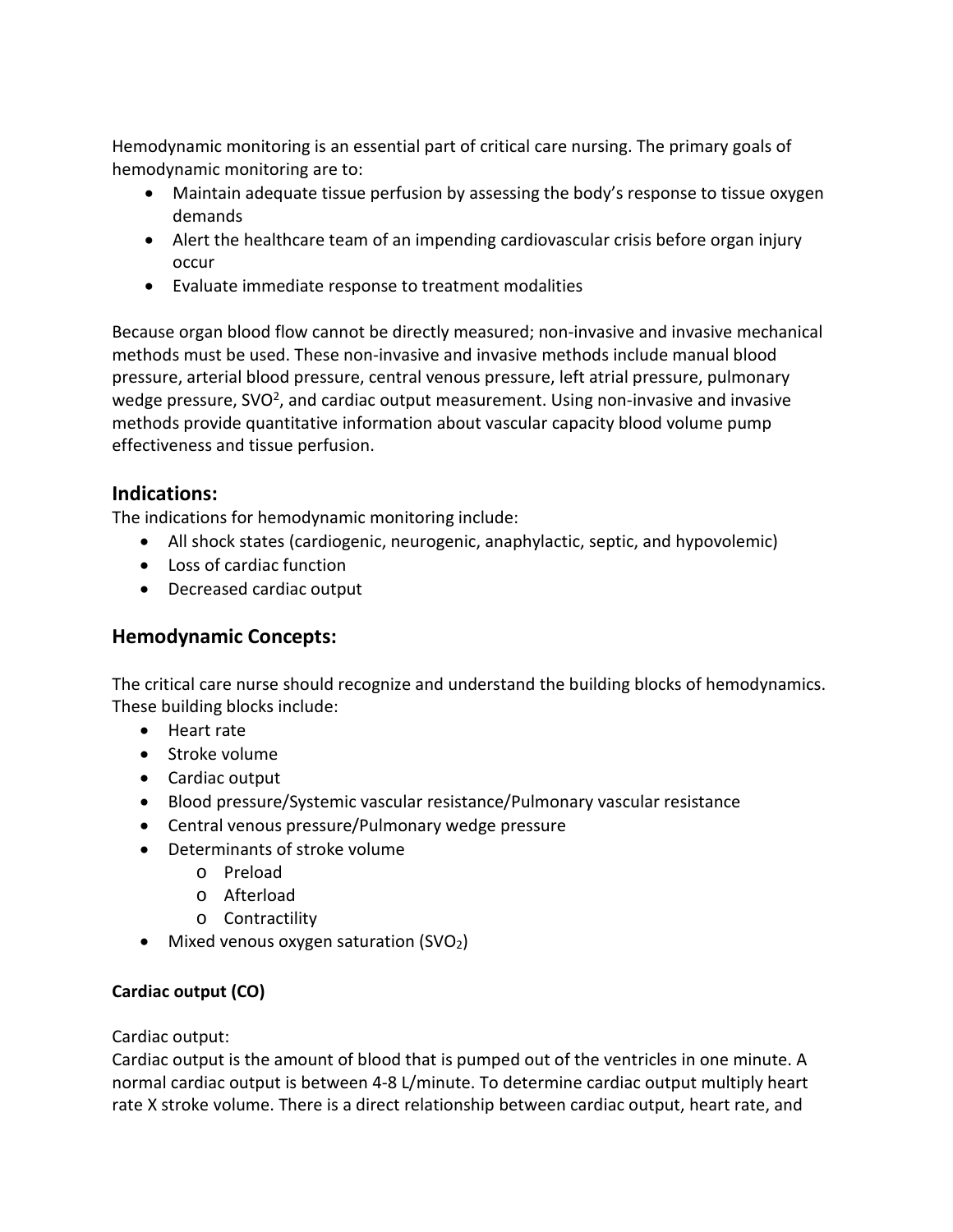stroke volume; therefore, any change in heart rate and/or stroke volume can affect cardiac output.

Cardiac index:

Cardiac index (CI) is a hemodynamic measure that relates the cardiac output (CO) to body surface area (BSA). This relates heart performance to the size of the individual.

The cardiac index (CI) is usually calculated using the following formula:

$$
CI = \frac{Cardiac\ Output\ (CO)}{Body\ Surface\ Area\ (BSA)} = \frac{Stroke\ Volume\ (SV)\times Heart\ Rate\ (HR)}{Body\ Surface\ Area\ (BSA)}
$$

The unit of measurement is liters per minute per square meter (L/min/m2). The normal range of cardiac index (CI) at rest is 2.6-4.2 L/min per square meter.

# **Note! If the CI falls below 1.8 L/min/m2, the patient may be in cardiogenic shock.**

### Heart rate:

Not only is the rate important, the rhythm can cause hemodynamic imbalances. When the rhythm does not originate from the sinus node or the rate is too slow or too fast hemodynamics can be altered. For example, if a patient is in atrial fibrillation, there is a loss of atrial kick and heart rate variability that needs to be taken into consideration.

Stroke volume:

Stroke volume (SV) is the amount of blood pumped out of the ventricle with each contraction. A normal stroke volume is between 60 – 100 mL/beat. This volume can be altered when the heart rate is too fast or the rhythm is too irregular to allow complete filling of the ventricles. Additionally, stroke volume can be abnormal due to the cardiac muscle mass.

## **Stroke volume components (SV)**

## **Preload:**

Preload is the volume required to STRETCH the cardiac muscle fibers in the atria and ventricles. The cardiac muscle stretches to accommodate the fluid in the chambers. Preload can also be considered filling pressures of the ventricles at end-diastole. Preload is measured as central venous pressure (CVP) for the right side and pulmonary artery wedge pressure (PAWP) for the left side of the heart. Normal CVP is 2-8 mm/Hg and PAWP is 4–12 mm/Hg. Factors that influence preload are: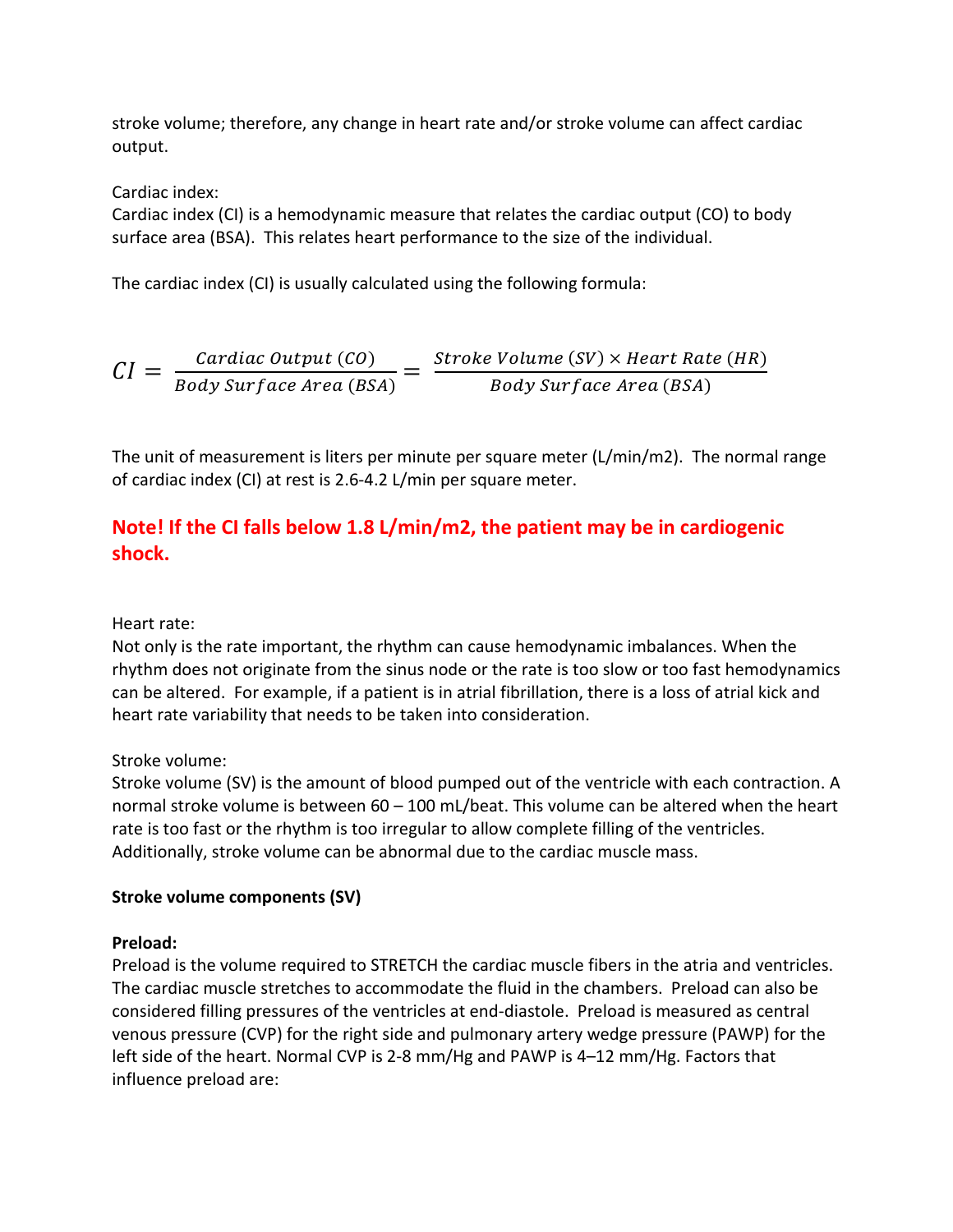| <b>Increases Preload</b>     | <b>Decreases Preload</b>           |
|------------------------------|------------------------------------|
| Increased circulating volume | Decrease circulating volume        |
| Mitral valve insufficiency   | Mitral valve stenosis              |
| Tap vasoconstrictor use      | Vasodilator use                    |
| Heart failure                | Asynchrony of atria and ventricles |
| Aortic insufficiency         |                                    |

### **Contractility:**

Contractility is the strength of the cardiac muscle to push blood from the ventricles against the systemic vascular resistance/blood pressure of the patient. Any condition affecting the strength of the cardiac muscle, hypertrophy, will affect stroke volume. Factors that influence contractility are:

|                                                | <b>Increases (SQUEEZE)</b>                                                      | <b>Decreases (RELAX)</b>                                                                        |  |
|------------------------------------------------|---------------------------------------------------------------------------------|-------------------------------------------------------------------------------------------------|--|
|                                                | <b>Contractility</b>                                                            | <b>Contractility</b>                                                                            |  |
| <b>Medications</b>                             | Positive inotropes (digoxin,<br>dopamine, dobutamine)                           | Negative inotropes (beta-<br>blockers, calcium channel<br>blockers, lidocaine,<br>barbiturates) |  |
| <b>Electrolytes</b>                            | Hypercalcemia (calcium<br>stimulates the heart to<br>contract)<br>Hyperglycemia | Decreases magnesium, sodium,<br>calcium, increases potassium                                    |  |
| $O_2$ & CO <sub>2</sub>                        |                                                                                 | Hypoxemia, acidosis,<br>hypercapnia                                                             |  |
| <b>Myocardial</b><br>infarction/cardiomyopathy |                                                                                 | "Stunned" heart, scar tissue,<br>hypertrophied muscle                                           |  |
| HR & Rhythm                                    | <b>Increased HR</b>                                                             | Sustained tachycardia leads to<br>decompensation                                                |  |
| <b>Autonomic nervous system</b>                | Sympathetic stimulation                                                         | Parasympathetic stimulation<br>Vagal stimulation                                                |  |

### **Afterload:**

Afterload is the RESISTANCE or pressure the ventricular heart muscle must overcome to open aortic valve and eject volume. Afterload is also known as systemic vascular resistance (SVR); and pulmonary vascular resistance (PVR), the resistance of blood flow through the pulmonary circulation. A normal SVR is 800 – 1200 dynes/sec/cm. A normal PVR is 100-250 dynes/sec/cm. An easy way to estimate increased or decreased afterload is by measuring blood pressure. Hypertension indicates increased SVR and hypotension indicates decreased SVR. Factors that increase afterload are: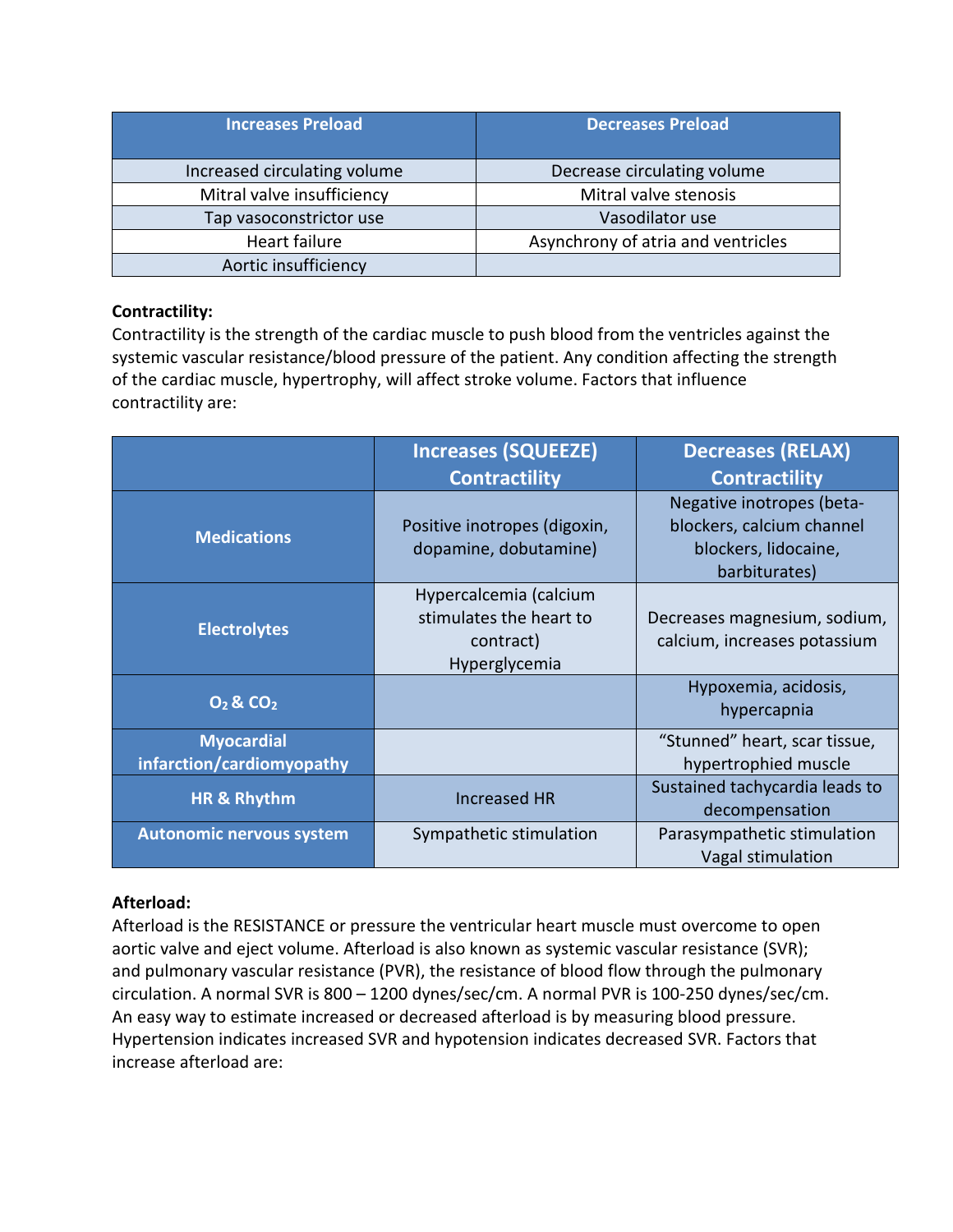| <b>Increases Afterload</b>                                              | <b>Decreases Afterload</b>        |
|-------------------------------------------------------------------------|-----------------------------------|
| (increases vascular and pulmonary                                       | (decreases vascular and pulmonary |
| resistance)                                                             | resistance)                       |
| Increased circulating volume                                            | Decreased circulating volume      |
| High blood pressure/high systemic vascular<br>Septic shock - warm phase |                                   |
| resistance                                                              |                                   |
| Aortic stenosis                                                         | Aortic insufficiency              |
| Myocardial infarction/cardiomyopathy                                    | Decreased cardiac output          |
| Polycythemia - increase blood viscosity                                 | End-stage cirrhosis               |
| Vasopressor use                                                         | Vasodilator use                   |

### Mixed venous oxygen saturation (SvO<sub>2</sub>):

Mixed venous oxygen saturation is the measurement of oxygen delivery and oxygen consumption. Oxygen demand is the amount of oxygen the cells and tissues require for their own metabolism. Factors that influence  $SvO<sub>2</sub>$  are:

| <b>Increases SvO<sub>2</sub></b>     | <b>Decreases SvO<sub>2</sub></b>     |  |
|--------------------------------------|--------------------------------------|--|
| (decreases body's demand for oxygen) | (increases body's demand for oxygen) |  |
| Anesthesia                           | Cardiogenic shock                    |  |
| Chemical paralysis                   | Septic shock                         |  |
| Increased oxygen saturations         | Decreased cardiac output             |  |
| Hypothermia                          | Decreased hemoglobin                 |  |
| Increased cardiac output             | Fever                                |  |
| Increased hemoglobin                 | Seizures                             |  |
| Sedation                             | Shivering                            |  |

To better understand SvO<sub>2</sub>, let's trace a red blood cell, called Ruby. As Ruby leaves the body through the left ventricle, it goes into the aorta with an oxygen saturation of 96-100%. She branches out with her other red blood cell family into other arteries where they deliver oxygen to the tissues and cells who need it. Then it continues to travel to the arterioles, capillaries, then venules and veins. It finally ends back up into the vena cava, right atrium, right ventricle, and then the pulmonary artery, where before it goes into pulmonary circulation we can take a continuous reading of how much oxygen the arteries used. The normal values of SvO<sub>2</sub> are between 60-80%.

### **Frank-Starling Law:**

The Frank-Starling Law states, "*The greater the stretch, the greater force of the next contraction*" (Hodges, 2005).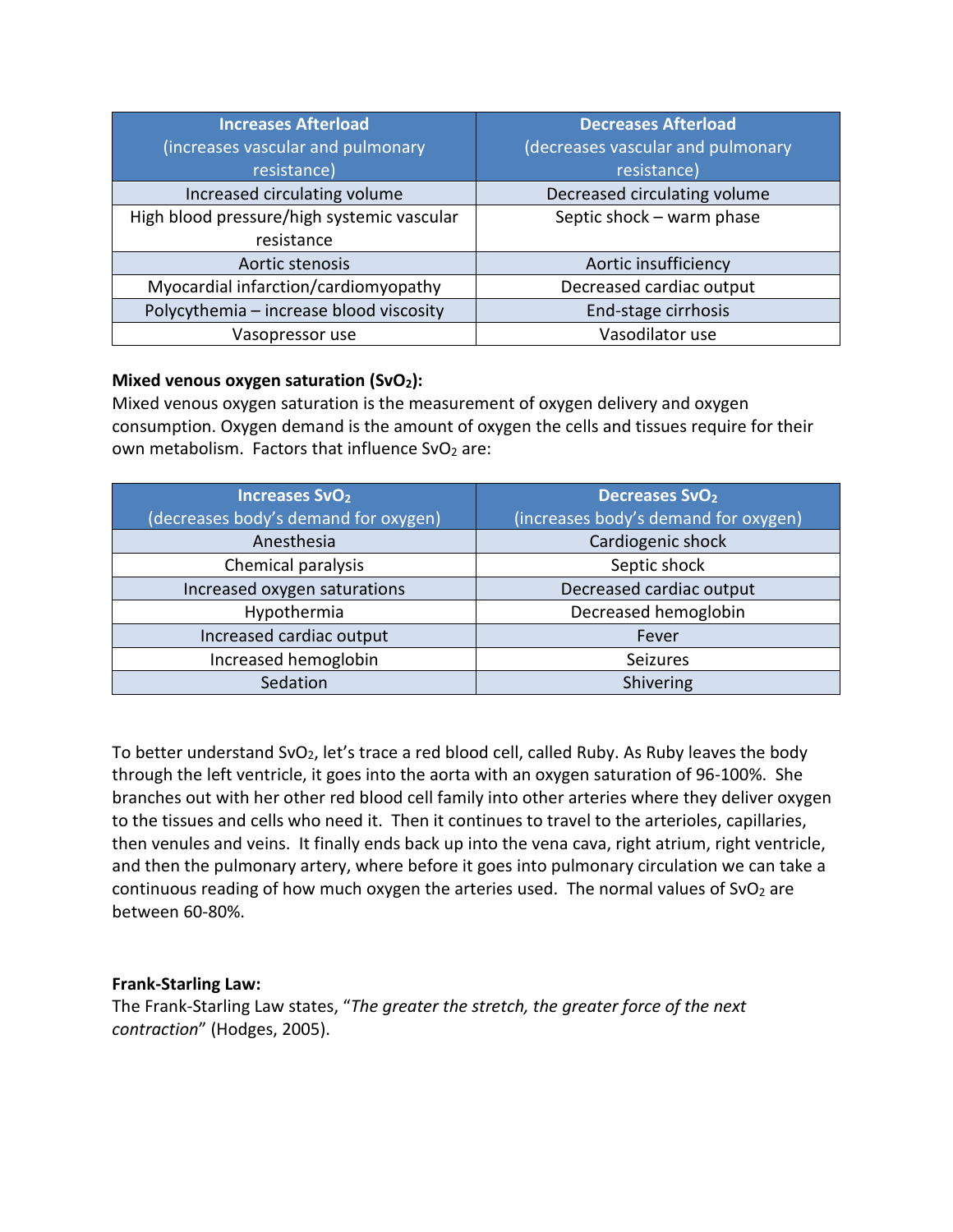To better understand the Frank Starling Law, let's use the example of the rubber band being the heart's muscle. The less the rubber band is stretched the less it will propel in the air. The further the rubber band is stretched the greater the force and it will propel in the air further.

As this relates to preload, if there is too little preload (stretch) as in hypovolemia, the heart will not have enough stretch to propel the blood (cardiac output) through the body. If volume increases, the more preload (stretch) the heart will have and will contract with more force.

In the same manner if the rubber band is continually, excessively stretched over time it will lose it elasticity. The heart muscle will wear out and lead to heart failure.

# **Invasive Hemodynamic Monitoring Devices**

The three most common monitoring devices are:

- Arterial lines
- Central venous lines
- Swan-Ganz lines/PA lines

Each of these devices require a pressurized fluid system, transducer, monitoring cable, monitor, confirm and leveling device. To ensure the accuracy of these devices, the critical care nurse must that the fluid source has an adequate amount of fluid, the tubing is flushed and no bubbles remain in the tubing, all connections are tight, and the transducer has been leveled, zeroed, and square wave tested at the beginning of each shift.

Note: be sure to know your hospital's policy regarding the type of fluid, heparinized or heparin free, used to flush the hemodynamic monitoring devices.

## **Hemodynamic Accuracy**

There are three steps to hemodynamic accuracy. These are, leveling, zeroing, and the square wave test. These three methods should be utilized every shift with all hemodynamic monitoring devices.

### Leveling

The phlebostatic axis is the anatomical area which the nurse should LEVEL to the stopcock. The phlebostatic axis is located at the  $4<sup>th</sup>$  intercostal space, mid-axillary line. This is the location of the right atrium. Best practice is to always use a leveling device. DO NOT 'eye-ball' the phlebostatic axis when leveling; for every 10 cm above or below the phlebostatic axis 7 .4 mmHg will be added or subtracted to the pressure (Deranged Physiology, 2015a).

If the head of the bed is increased or decreased this will change the location of the phlebostatic axis, so re-level and zero for accuracy.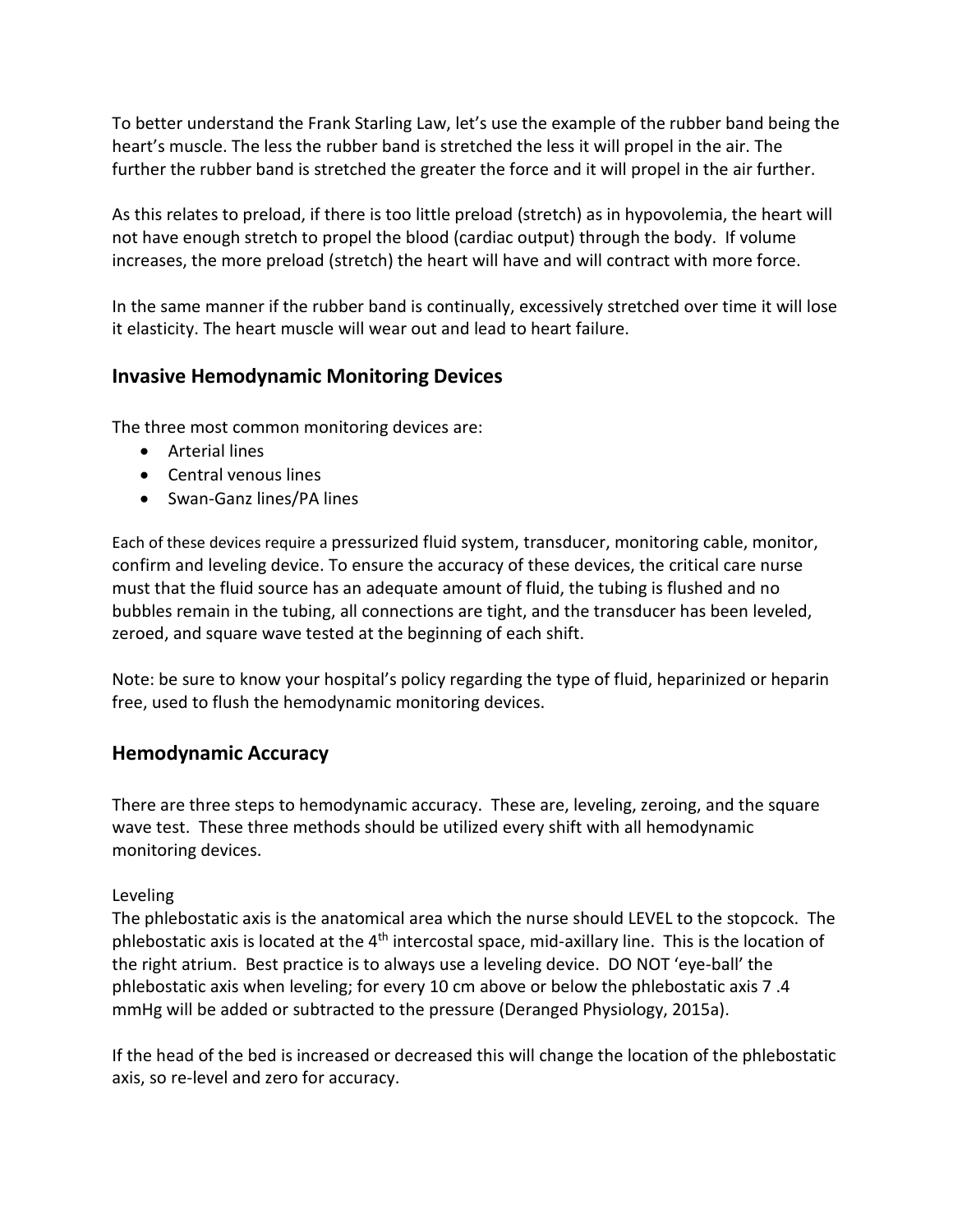

### Zeroing

Zeroing is defined as the use of atmospherics pressure as a reference standard against which all other pressures are measured or a process which confirms that atmospheric pressure results in a zero reading by the measurement system. This ensures the pressure values we see on the monitor are only those values which are reflected in the vessel or heart.

After leveling the transducer to the phlebostatic axis, then turn the stop-cock off to the patient and remove the cap. Be certain not to contaminate the cap. Press the 'zero' button on the monitor and wait for the number '0' to appear. Replace the cap and return the stop-cock to its original position.

(Deranged Physiology, 2015a)

Note: Be sure to check the manufacturer's recommendations regarding removing the cap during zeroing. Changes in the manufacturing of transducers have made cap removal unnecessary with some devices.

## **Hemodynamic Accuracy**

Square Wave Testing

Square wave test is done by fast-flushing the system for 1-2 seconds and noting the waveform or the 'square wave' producing a waveform that rises sharply, plateaus, and drops off sharply, and the oscillations that immediately follow the square wave.

There are three types of square waves; optimally damped system, over-dampened system, and under-dampened system:

- 1. Optimally dampened system correlates with a properly working system and does not require any interventions.
	- a. When looking at the waveform on the monitor the nurse should see one or two oscillation waves after the square wave.
- 2. Over-dampened waveform is the most common and this may be caused from not enough pressure in the pressure bag, flush bag is empty, blood clots or air bubbles in the non-compliant tubing.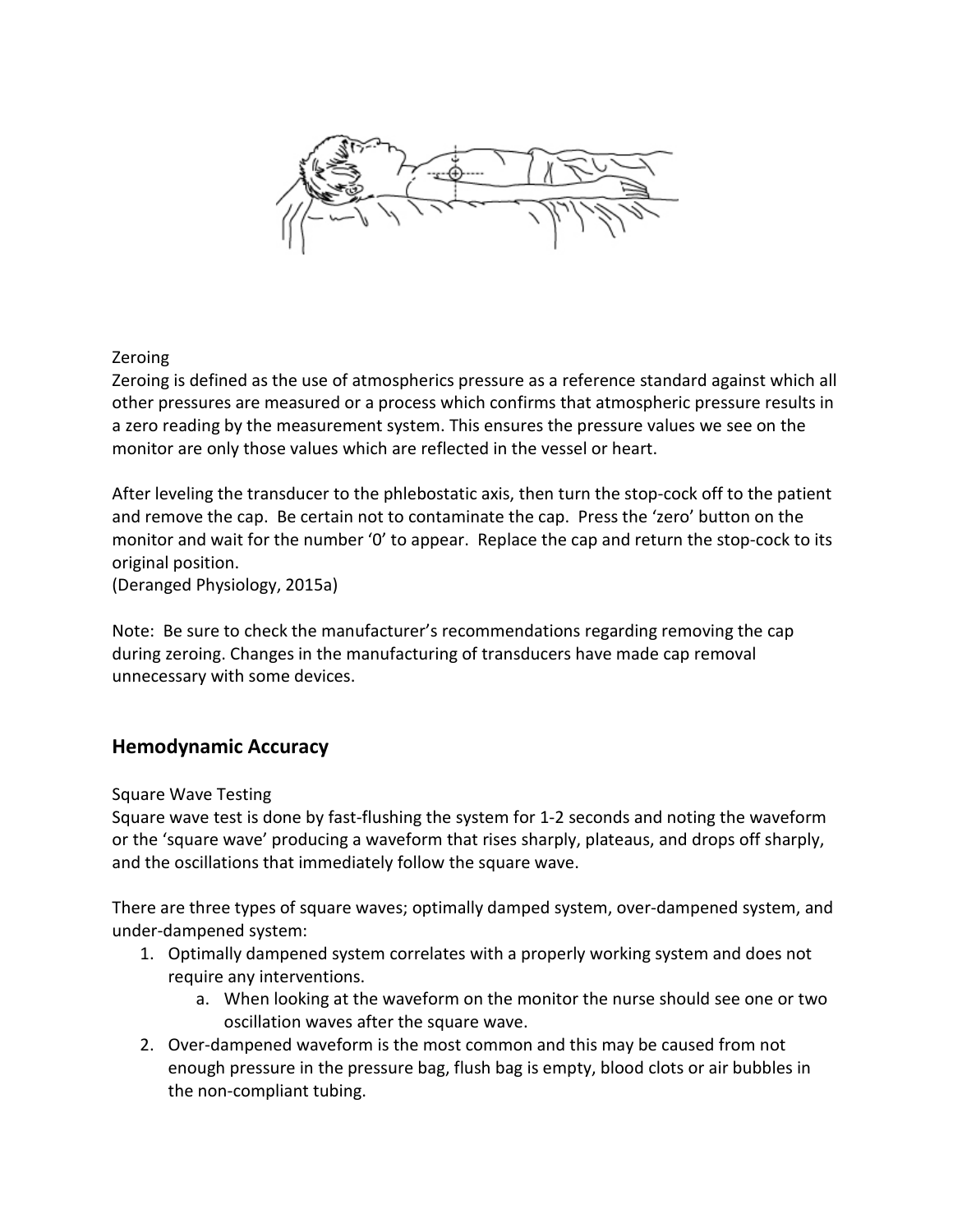- a. When looking at the waveform on the monitor the nurse should see only one oscillation wave and then a flat line after the square wave.
- 3. Under-dampened waveform will overestimate the systolic pressure and underestimate the diastolic pressure; however, the mean arterial pressure will remain accurate.
	- a. When looking at the waveform on the monitor the nurse should see multiple oscillation waveforms after the square wave.

(Deranged Physiology, 2015b)

For more information and images regarding square wave testing go to the following website: http://www.derangedphysiology.com/main/core-topics-intensive-care/haemodynamicmonitoring/Chapter%201.1.4/arterial-line-dynamic-response-testing

### **Arterial Line:**

The arterial line is used to monitor systemic blood pressure/systemic vascular resistance. The radial artery is most commonly used for arterial line placement. However, other arteries such as the brachial, axillary, or femoral may be used depending on patient condition and physician's preference. This line should be used for monitoring only. Infusion of fluids other than the Flushing fluid, should not be done.

When inserting a radial arterial line, an Allen's Test should be performed to ensure there is blood supply to the hand if the radial artery becomes occluded.

Allen's Test Procedure

- 1. Raise the patient's hand and ask them to make a fist. Occlude both radial and ulnar arteries by applying pressure with your fingers.
- 2. Instruct the patient to clench their fist a few times and take note of blanching or paleness that will occur.
- 3. Release pressure from the ulnar artery, while maintaining pressure on the radial artery. If the ulnar artery is patent, you will see the hand color return (then release pressure from the radial artery).
- 4. If it takes more than 5-10 seconds for color to return after you have released pressure from the ulnar artery, the Allen's Test is considered negative and that radial artery should not be used.

(Segen's Medical Dictionary, 2012)

## **Central Venous and Pulmonary Artery Catheters**

The CVP and PA catheters are essential to measure preload and other cardiac functions. Both lines are placed into a central vein, internal jugular, subclavian, or femoral locations. The CVP line is most commonly used and measures right atrial pressures or preload. The PA catheter is utilized when more information is required; such as left heart preload and cardiac output. Besides monitoring hemodynamic parameters these lines may be used for fluid and medication infusions. Radiographic confirmation of catheter tip placement should be done after insertion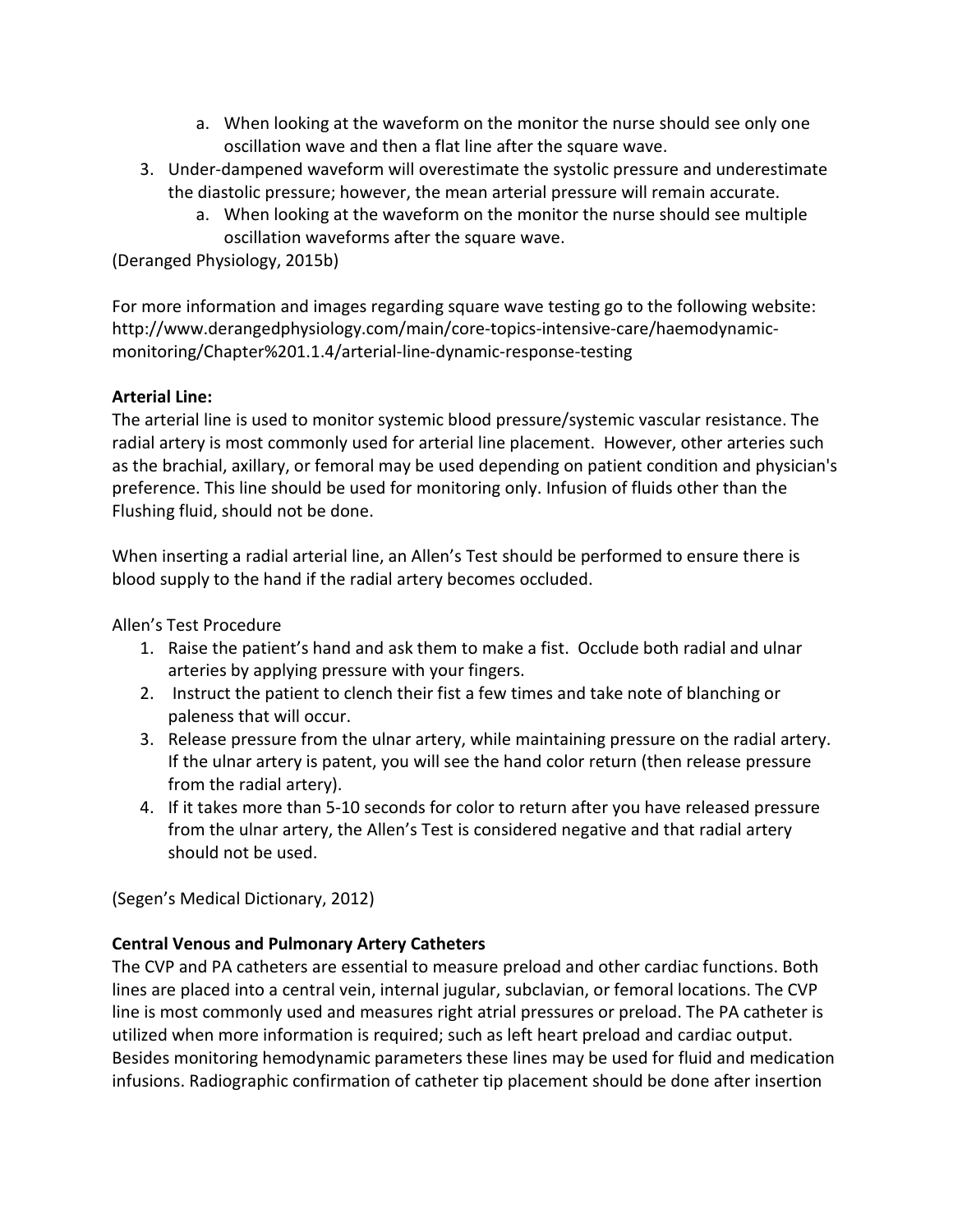of these lines. It is important to know your facility's policy on informed consent for these lines. In some institutions consent for these lines is implied on the admission consent for treatment.

Because the PA line is not utilized as frequently as the CVP or arterial line this module will go into more detail about the PA line.

### **Pulmonary artery catheter:**

PA catheters are indicated for patients with cardiogenic shock or congestive heart failure; in the presence of respiratory failure to assist in improving oxygenation delivery; multiorgan failure, and when vasoactive medications and fluid management are essential for positive outcomes.

There are various types of PA catheters available to the practitioner. These catheters may have ports for temporary pacing, continuous cardiac output monitoring, and mixed venous oxygen saturation monitoring. The type of catheter used is based on patient condition and physician preference [\(www.edwards.com,](http://www.edwards.com/) n.d.).

The most common type is a catheter that has four lumens.

- The proximal port is for monitoring CVP/right atrial pressures (injectate port for cardiac output).
- The PA distal port is used to monitor PA pressures (systolic, mean, and diastolic).
- The balloon inflation port is used for inflating and deflating the balloon during insertion as well as when the PCWP is being measured. The balloon maximum inflation is 1.5 mL of air, though at times less air is needed to gain the desired result. ONLY use the syringe the manufacturer included in the kit and NEVER fill this balloon with fluids.
- The thermistor connector is used for connecting it to the monitor cable for measurement of cardiac output/cardiac index and blood temperatures. It assists in measuring the change in blood temperature.
- If other ports exist then these are used for additional monitoring, fluid infusion, or for inserting a pacemaker electrode.



Image courtesy of Federal Drug Administration, 2013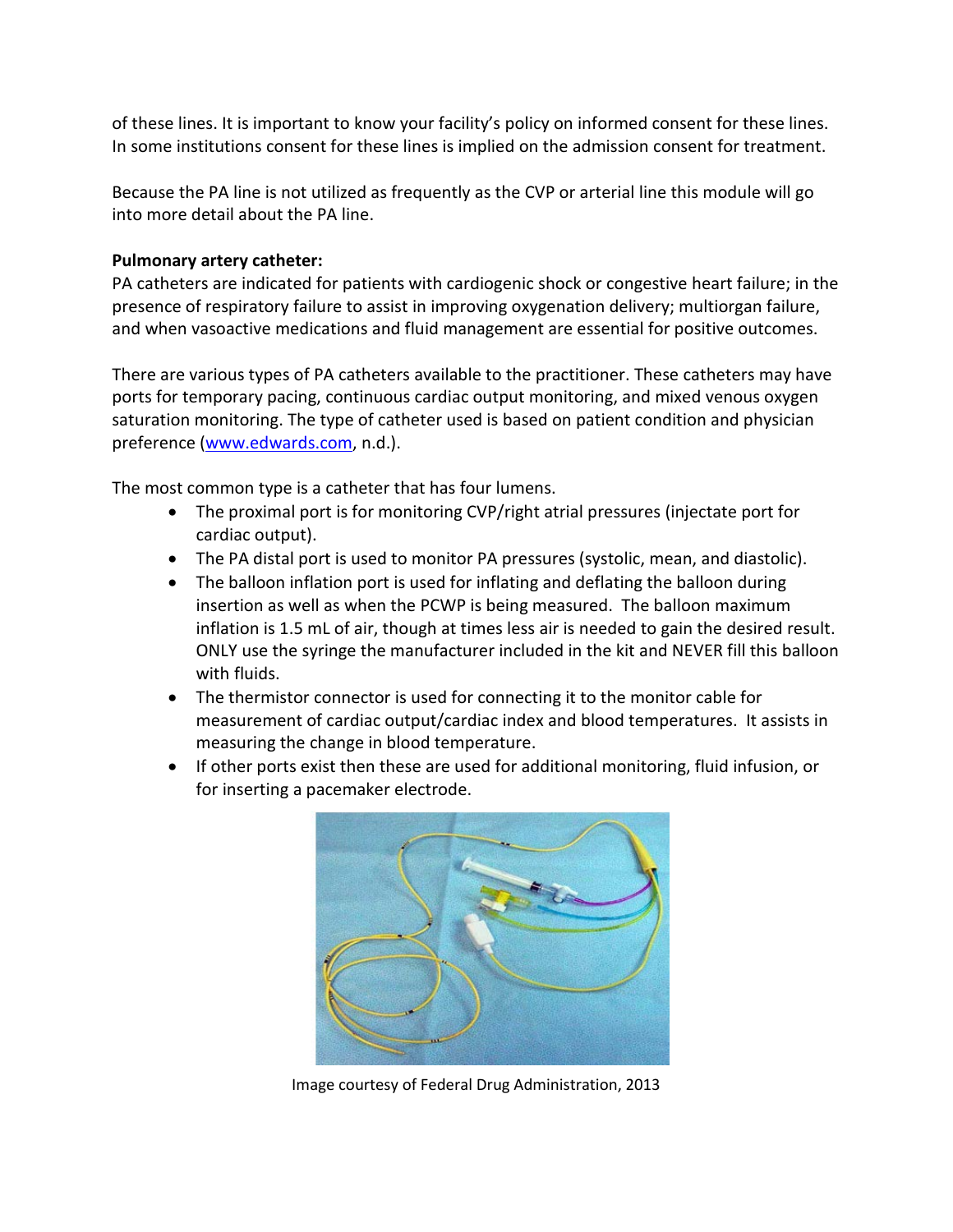Know and follow your institution's procedure for insertion, maintenance, and discontinuation of a PA catheter.

## **Waveforms**



Deranged physiology, 2015c





Deranged physiology, 2015d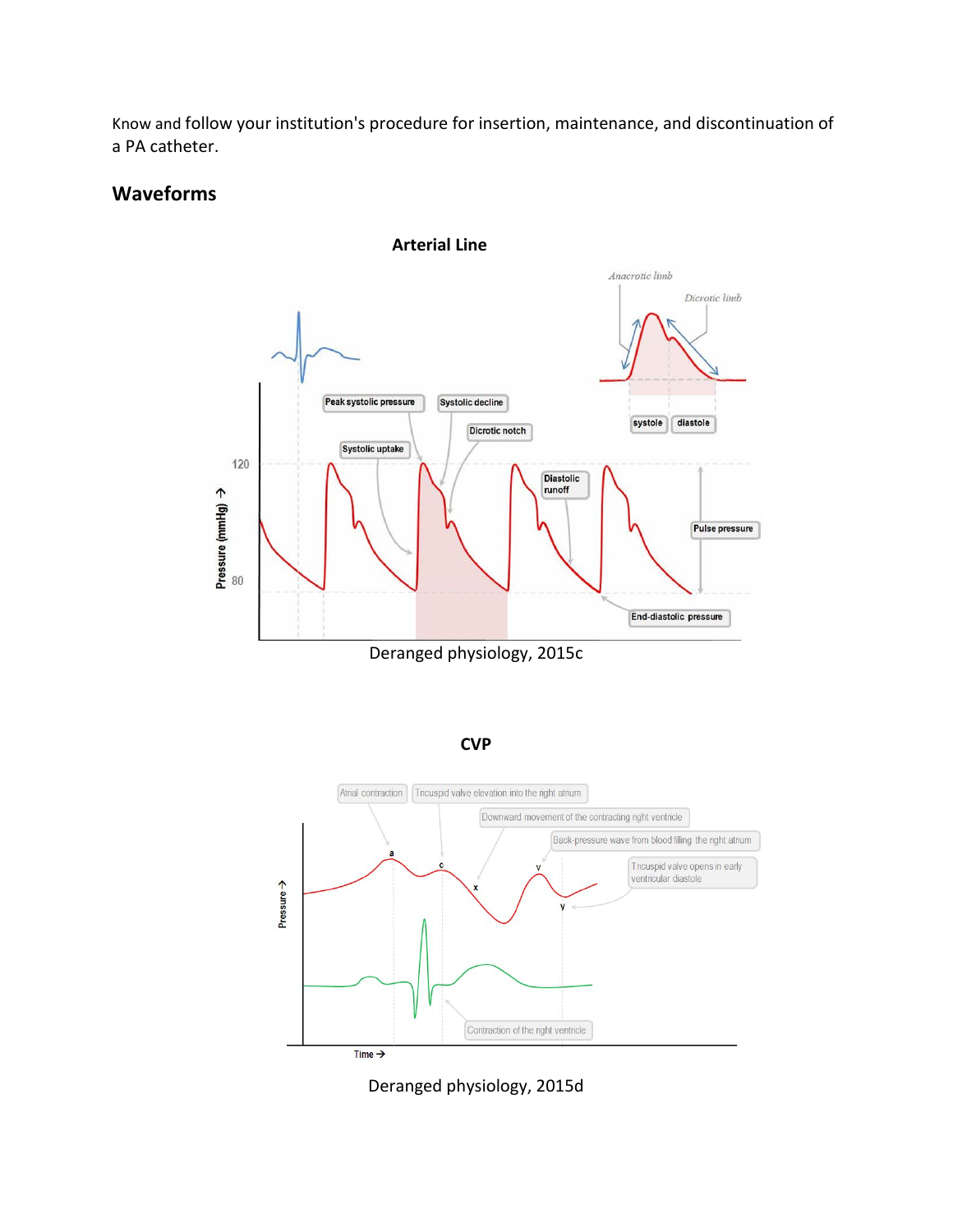

**PA**

Image courtesy of Federal Drug Administration, 2013

### **Case Study: Introduction**

A 76-year-old was admitted to the medical floor with two days of nausea and vomiting. He has a history of diabetes, myocardial infarction five years ago, with a drug-eluting stent placed in his right coronary artery (RCA). At that time, he had an ejection fraction (EF) of 40%.

On admission is vital signs were:

| Day 1            | 1400   |
|------------------|--------|
| <b>BP</b>        | 100/60 |
| HR               | 124    |
| <b>RR</b>        | 22     |
| SaO <sub>2</sub> | 93%    |

- Physician ordered 0.9% NS to infuse at 125 mL/hour x 12 hours, then a maintenance infusion at 75 mL/hour
- Labs were drawn
- CXR was completed
- Cardiac telemetry shows sinus tachycardia
- All home medications were held
- Ondansetron (Zofran) 4mg IV every six hours was ordered
- Patient remains NPO
- No supplemental oxygen is ordered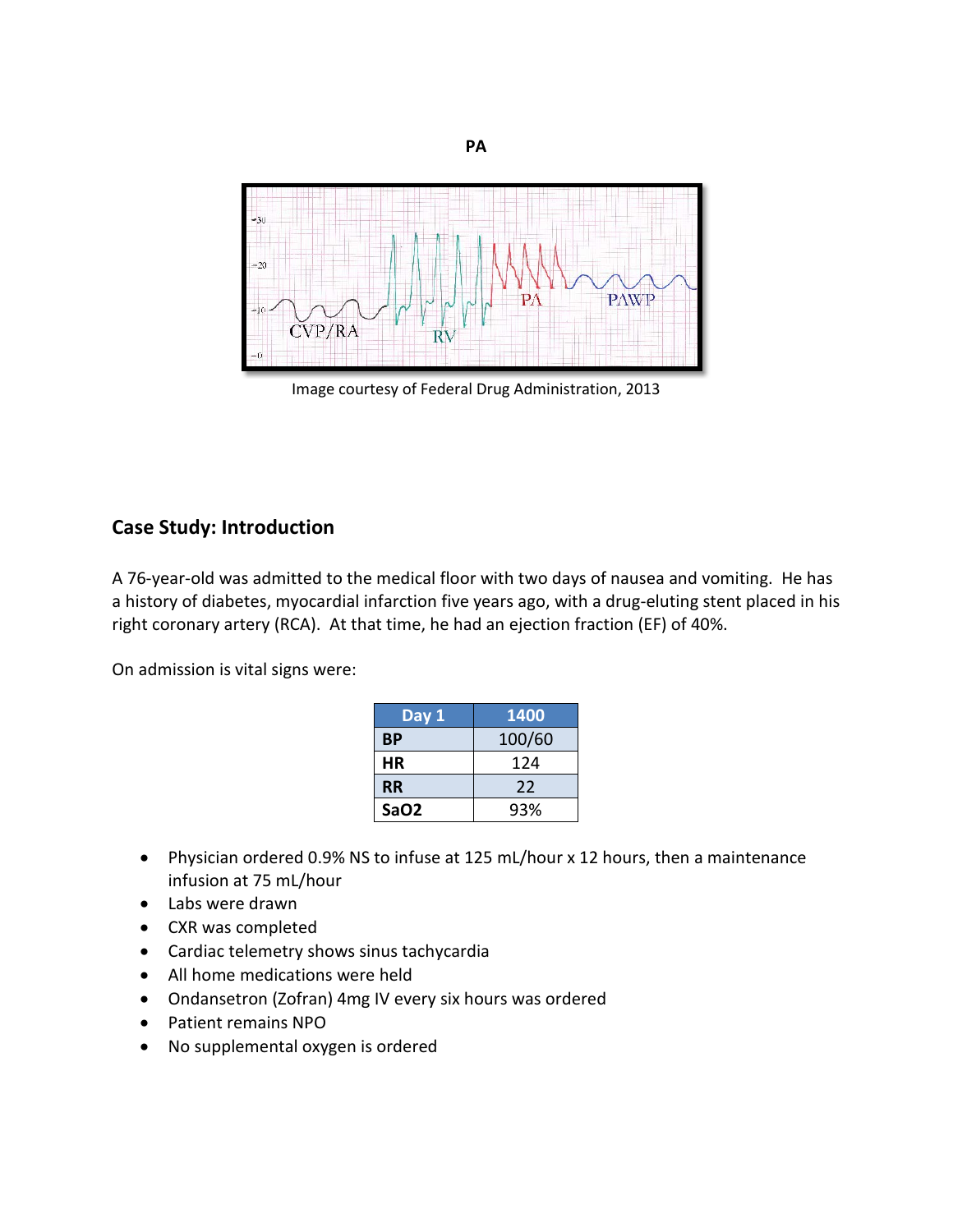| Day 2            | 0200  |
|------------------|-------|
| <b>BP</b>        | 88/52 |
| НR               | 130   |
| <b>RR</b>        | 28    |
| SaO <sub>2</sub> | 92%   |

12 hours after admission the patient's blood pressure was dropping, heart rate was elevated, and as saturations had dropped. You review the patient's labs and find the following significant values.

- White count: 14,000, no left shift
- Potassium: 5.2
- BUN/creatinine: 22/2

Based on these findings you anticipate the physician will order which of the following:

- 1. Oxygen
- 2. Fluid bolus
- 3. Vasoconstrictors

If you selected oxygen and fluid bolus you are correct. However, to know if vasoconstrictors are necessary what else might you want to know?

Urine output, respiratory status, cardiac output, and/or peripheral perfusion? A thorough physical assessment will help ensure the practitioner has all the information needed to order the appropriate treatment.

Your assessment shows that the patient is not in respiratory distress, his prior 12-hour intake and output was 1500 mL/50mL, and his extremities are cool to the touch with weak pulses. The practitioner orders a 500 mL 0.9% NS bolus and to continue the fluids at 125 mL/hour after the bolus is completed.

An hour after the bolus was infused the patient's vital signs and assessment have not improved. You notify the practitioner and receive orders for another 500mL 0.9% NS bolus. The bolus is infused and at 0500 his vital signs are as follows:

| Day 2            | 0400  | 0500   |
|------------------|-------|--------|
| ВP               | 90/48 | 120/82 |
| НR               | 140   | 140    |
| <b>RR</b>        | 24    | 24     |
| SaO <sub>2</sub> | 92%   | 90%    |

What are your concerns?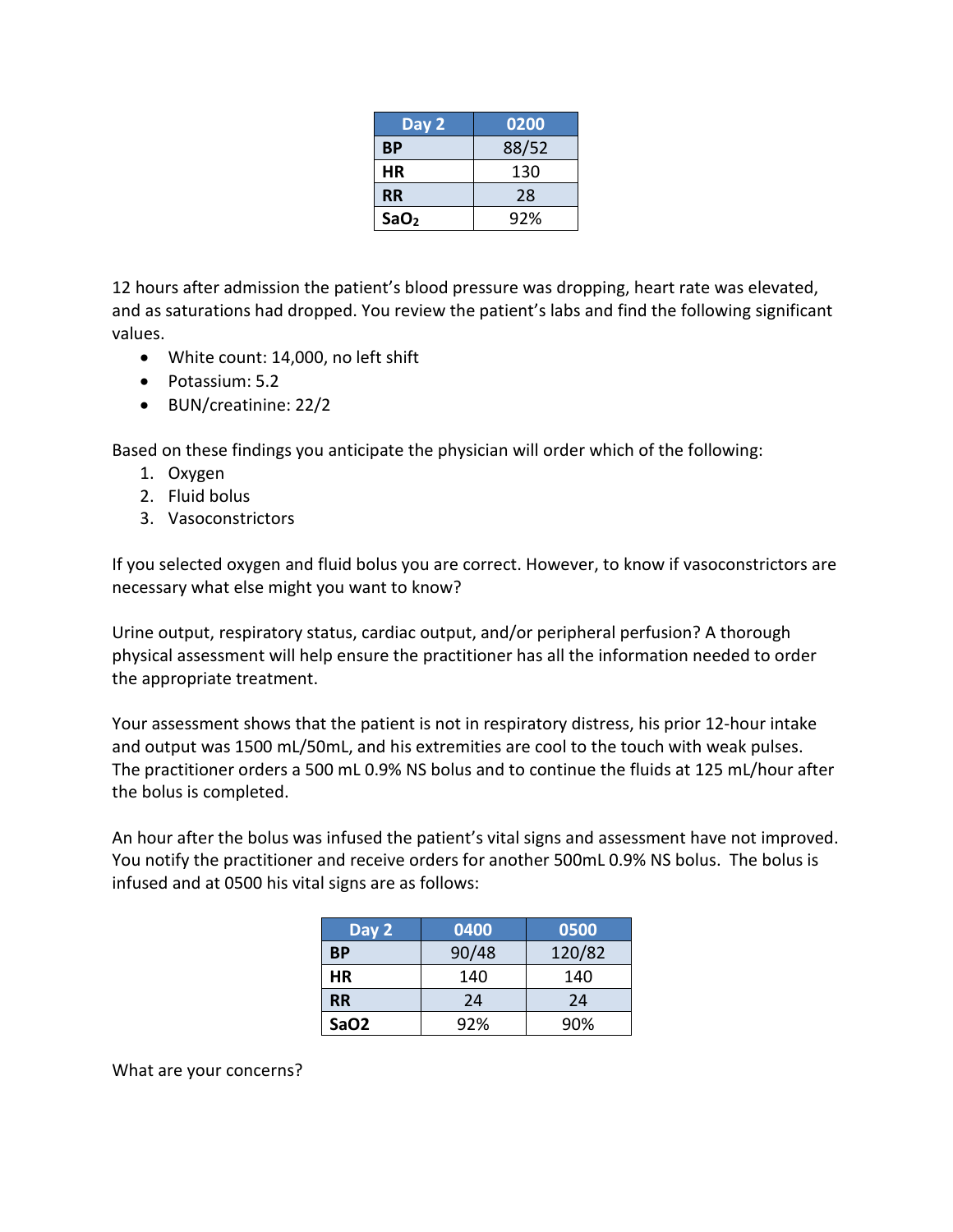Although the blood pressure has improved, the patient's heart rate remains elevated and the saturations continue to fall.

The practitioner makes rounds at 0630. You inform the practitioner that in addition to the above findings the patient is complaining of shortness of breath. On auscultation, the physician hears crackles bilaterally. Due to a history of a prior MI and an EF of 40%, the patient was transferred to the cardiac intensive care unit for additional monitoring. In addition, 12-Lead ECG, ECHO and cardiac enzymes were ordered.

A central line was placed in the right internal jugular (IJ) and can arterial line is inserted in the right radial artery. What steps would you take to ensure the accuracy of the readings?

- Tubing and transducer flushed without bubbles in tubing
- Transducer leveled at the phlebostatic axis
- Transducer and monitor zeroed
- Square wave form test completed

The initial readings of the CVP were 18-20. His blood pressure is 110/70. An echocardiogram was completed and showed a decrease in ejection fraction to 20%. The 12-Lead showed some ischemia in the anterior leads, which correlates to the coronary arteries which supply blood to the left ventricle.

What do you think is happening and what is the practitioner likely to order?

The patient appears to be fluid overloaded/elevated preload and the heart's ability to move the fluid efficiently is decreased. Because the patient is having respiratory difficulties and on auscultation rales are heard in the bases of the lungs; you anticipate diuretics.

The practitioner orders furosemide 40 mg IV x 1, keep NPO, and decrease the IV fluids to 25 mL/hour.

It is now 1400 on day two of his hospitalization. The 40 mg of furosemide was administered at 0800 and the patient voided 400 mL. His vital signs are:

| Day 2            | 400    |
|------------------|--------|
| <b>BP</b>        | 100/52 |
| НR               | 120    |
| <b>RR</b>        | 26     |
| SaO <sub>2</sub> | 88%    |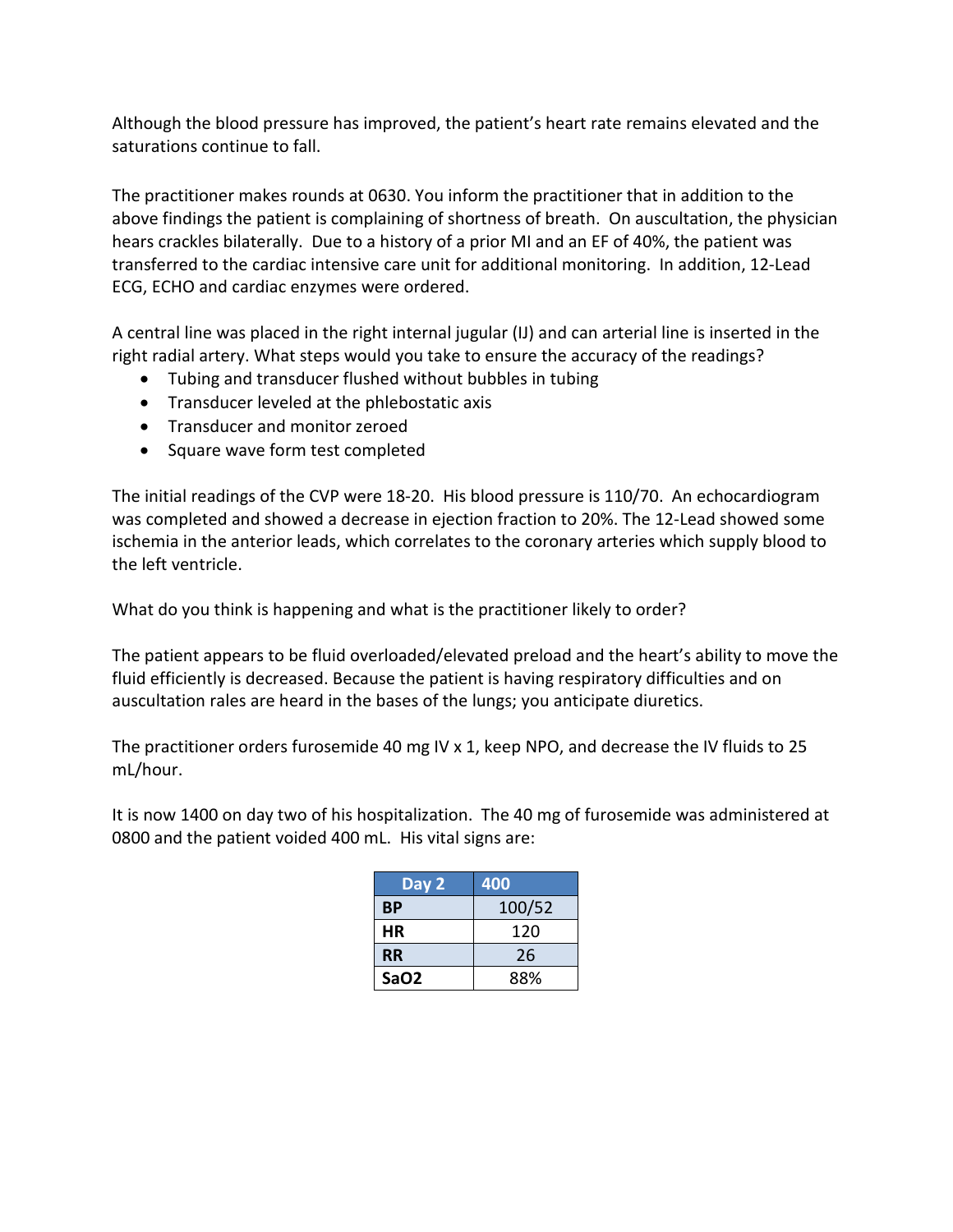The practitioner orders arterial blood gases every four hours as well as hourly vital signs and assessments; to be called if the mean arterial pressure (MAP) falls below 70 mmHg.

## **Case Study: Cardiologist Examination**

The patient was seen by the cardiologist and because of his ischemia and history of an MI and stent placement five years ago, he will take the patient to the cardiac catheterization lab for a right and left heart catheterization. The patient had a PA catheter inserted for additional monitoring.

Let's continue to learn about the hemodynamics to better interpret what the numbers mean clinically.

| <b>Normal</b> |             |  |
|---------------|-------------|--|
| CO            | $4 - 8$     |  |
| <b>CI</b>     | $2.6 - 4.2$ |  |
| <b>CVP</b>    | $6 - 10$    |  |
| <b>PCWP</b>   | $4 - 12$    |  |
| <b>PVR</b>    | 100-200     |  |
| <b>SVR</b>    | 800-1200    |  |
| HR            | 60-100      |  |

# **Test Yourself**

| Day 2       | 2100 |
|-------------|------|
| <b>CO</b>   | 3.4  |
| CI          | 1.7  |
| <b>CVP</b>  | 16   |
| <b>PCWP</b> | 16   |
| <b>PVR</b>  | 93   |
| <b>SVR</b>  | 1800 |
| НR          | 80   |

Using the reference table above, why would the SVR & PCWP still be high and CO/CI low?

- a. Effects of cardiogenic shock
- b. Hypothermia
- c. Blood loss from CABG

If you selected cardiogenic shock you are correct. Signs of cardiac shock include an elevated SVR and PCWP with a low CO/CI. Remember, the gold standard value for detecting cardiogenic shock is a CI of 1.7 or less.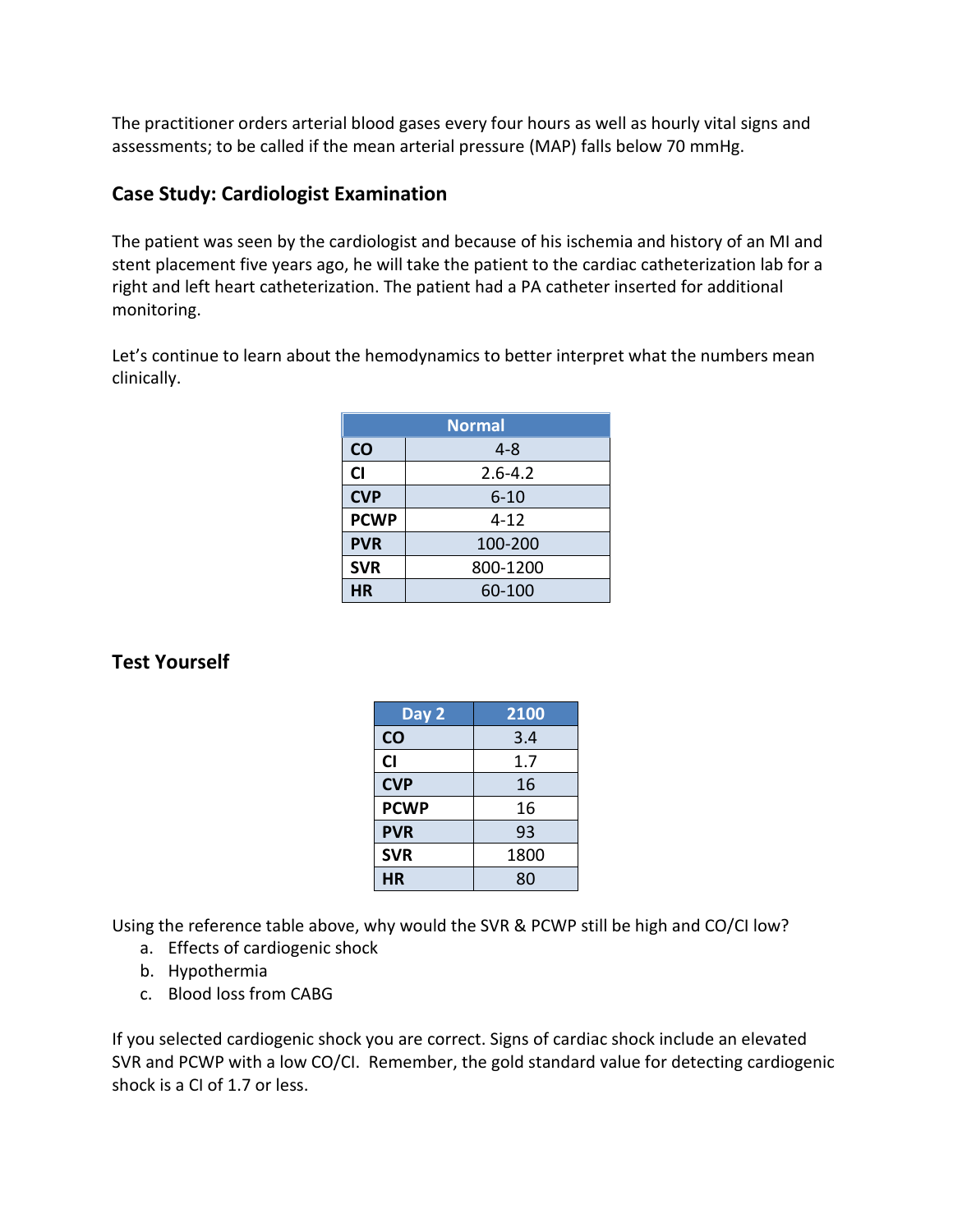## **Case Study: Dobutamine and Nitroglycerin Drips**

The practitioner orders a dobutamine drip as well as a nitroglycerin drip. He explains that the dobutamine drip will increase the CO/CI and the nitroglycerin drip will decrease the SVR and PCWP (afterload) of the left ventricle. Some effects of the dobutamine drip are increased oxygen consumption and potential for dysrhythmias. Nitroglycerin drip may decrease the blood pressure; so slow titration is warranted.

Look at the hemodynamics two hours after the start of the dobutamine and nitroglycerine drips.

| <b>BEFORE</b> |      | <b>AFTER</b> |             |      |
|---------------|------|--------------|-------------|------|
| Day 2         | 2100 |              | Day 2       | 2300 |
| <b>CO</b>     | 3.4  |              | <b>CO</b>   | 5.2  |
| <b>CI</b>     | 1.7  |              | <b>CI</b>   | 2.6  |
| <b>CVP</b>    | 16   |              | <b>CVP</b>  | 10   |
| <b>PCWP</b>   | 16   |              | <b>PCWP</b> | 12   |
| <b>PVR</b>    | 285  |              | <b>PVR</b>  | 185  |
| <b>SVR</b>    | 1800 |              | <b>SVR</b>  | 1000 |
| ΗR            | 80   |              | HR          | 84   |

As you can see the dobutamine increased the cardiac output/index and the nitroglycerine decreased the PCWP and CVP to normal values. The patient continued to progress through the night; the dobutamine and nitroglycerine drips were weaned off and the PA catheter was discontinued.

| Day 2       | 2100 |
|-------------|------|
| CO          | 5.2  |
| <b>CI</b>   | 2.6  |
| <b>CVP</b>  | 10   |
| <b>PCWP</b> | 8    |
| <b>PVR</b>  | 128  |
| <b>SVR</b>  | 1000 |
| НR          | 84   |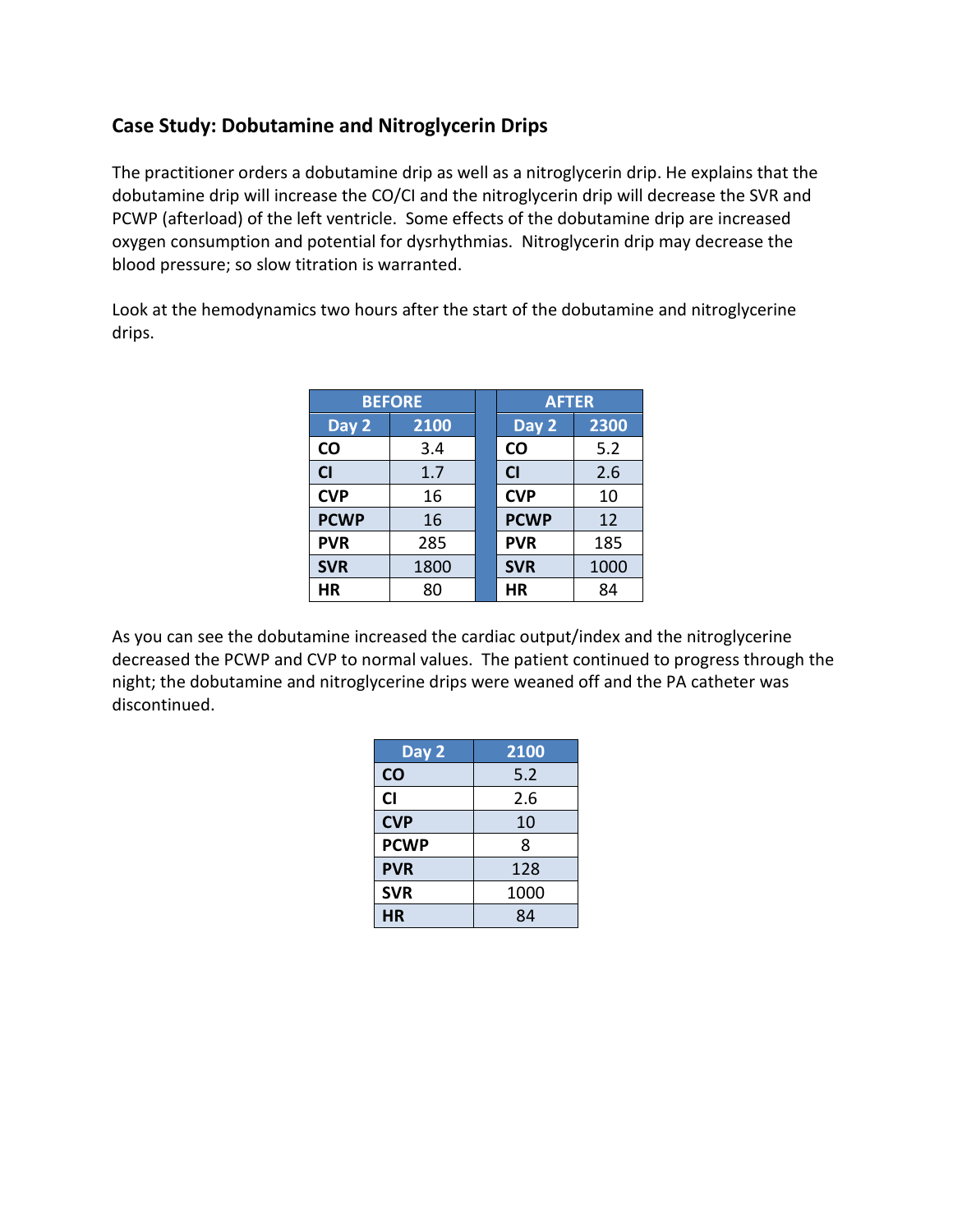## **References**

Deranged Physiology. (2015 a). The arterial line pressure transducer set up. Retrieved from: www.derangedphysiology.com/main/core.../arterial-line-pressure-**transducer**-setup

Deranged Physiology. (2015 b). Arterial line dynamic response testing. Retrieved from: [http://www.derangedphysiology.com/main/core-topics-intensive-care/haemodynamic](http://www.derangedphysiology.com/main/core-topics-intensive-care/haemodynamic-monitoring/Chapter%201.1.4/arterial-line-dynamic-response-testing)[monitoring/Chapter%201.1.4/arterial-line-dynamic-response-testing](http://www.derangedphysiology.com/main/core-topics-intensive-care/haemodynamic-monitoring/Chapter%201.1.4/arterial-line-dynamic-response-testing)

Deranged Physiology. (2015 c). Normal arterial line waveforms. Retrieved from: http://www.derangedphysiology.com/main/core-topics-intensive-care/haemodynamicmonitoring/Chapter%201.1.5/normal-arterial-line-waveforms

Deranged Physiology. (2015 d). Anatomy of the CVP waveform. Retrieved from: [http://www.derangedphysiology.com/main/core-topics-intensive-care/haemodynamic](http://www.derangedphysiology.com/main/core-topics-intensive-care/haemodynamic-monitoring/Chapter%202.1.3/interpretation-central-venous-pressure-waveform)[monitoring/Chapter%202.1.3/interpretation-central-venous-pressure-waveform](http://www.derangedphysiology.com/main/core-topics-intensive-care/haemodynamic-monitoring/Chapter%202.1.3/interpretation-central-venous-pressure-waveform)

Segen's Medical Dictionary. (2012). Allen's test. Retrieved from: http://medicaldictionary.thefreedictionary.com/Allen's+test

Edwards Lifesciences, n.d. Swan-Ganz Catheters retrieved from http://www.edwards.com/products/pacatheters/Pages/PACategory.aspx.

# **Disclaimer**

This publication is intended solely for the educational use of healthcare professionals taking this course, for credit, from RN.com, in accordance with RN.com [terms of use.](http://w3.rn.com/terms_of_use.aspx) It is designed to assist healthcare professionals, including nurses, in addressing many issues associated with healthcare. The guidance provided in this publication is general in nature, and is not designed to address any specific situation. As always, in assessing and responding to specific patient care situations, healthcare professionals must use their judgment, as well as follow the policies of their organization and any applicable law. This publication in no way absolves facilities of their responsibility for the appropriate orientation of healthcare professionals. Healthcare organizations using this publication as a part of their own orientation processes should review the contents of this publication to ensure accuracy and compliance before using this publication. Healthcare providers, hospitals and facilities that use this publication agree to defend and indemnify, and shall hold RN.com, including its parent(s), subsidiaries, affiliates, officers/directors, and employees from liability resulting from the use of this publication. The contents of this publication may not be reproduced without written permission from RN.com.

Participants are advised that the accredited status of RN.com does not imply endorsement by the provider or ANCC of any products/therapeutics mentioned in this course. The information